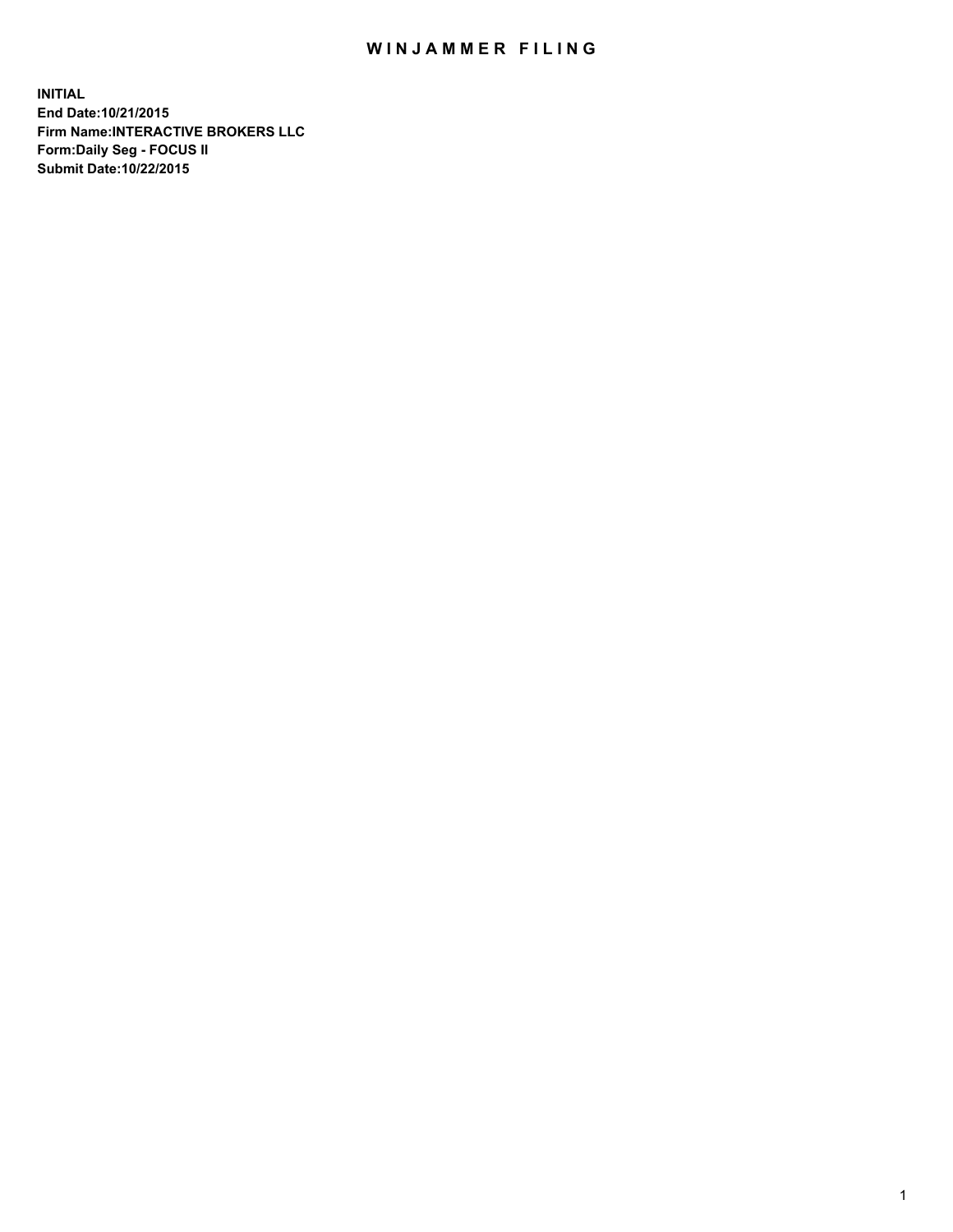## **INITIAL End Date:10/21/2015 Firm Name:INTERACTIVE BROKERS LLC Form:Daily Seg - FOCUS II Submit Date:10/22/2015 Daily Segregation - Cover Page**

| Name of Company<br><b>Contact Name</b><br><b>Contact Phone Number</b><br><b>Contact Email Address</b>                                                                                                                                                                                                                          | <b>INTERACTIVE BROKERS LLC</b><br><b>Alex Parker</b><br>203-618-7738<br>aparker@interactivebrokers.com |
|--------------------------------------------------------------------------------------------------------------------------------------------------------------------------------------------------------------------------------------------------------------------------------------------------------------------------------|--------------------------------------------------------------------------------------------------------|
| FCM's Customer Segregated Funds Residual Interest Target (choose one):<br>a. Minimum dollar amount: ; or<br>b. Minimum percentage of customer segregated funds required:% ; or<br>c. Dollar amount range between: and; or<br>d. Percentage range of customer segregated funds required between:% and%.                         | <u>0</u><br><u>155,000,000 245,000,000</u><br>00                                                       |
| FCM's Customer Secured Amount Funds Residual Interest Target (choose one):<br>a. Minimum dollar amount: ; or<br>b. Minimum percentage of customer secured funds required:%; or<br>c. Dollar amount range between: and; or<br>d. Percentage range of customer secured funds required between: % and %.                          | <u>0</u><br>80,000,000 120,000,000<br>0 <sub>0</sub>                                                   |
| FCM's Cleared Swaps Customer Collateral Residual Interest Target (choose one):<br>a. Minimum dollar amount: ; or<br>b. Minimum percentage of cleared swaps customer collateral required:% ; or<br>c. Dollar amount range between: and; or<br>d. Percentage range of cleared swaps customer collateral required between:% and%. | <u>0</u><br>0 <sub>0</sub><br><u>0 0</u>                                                               |

Attach supporting documents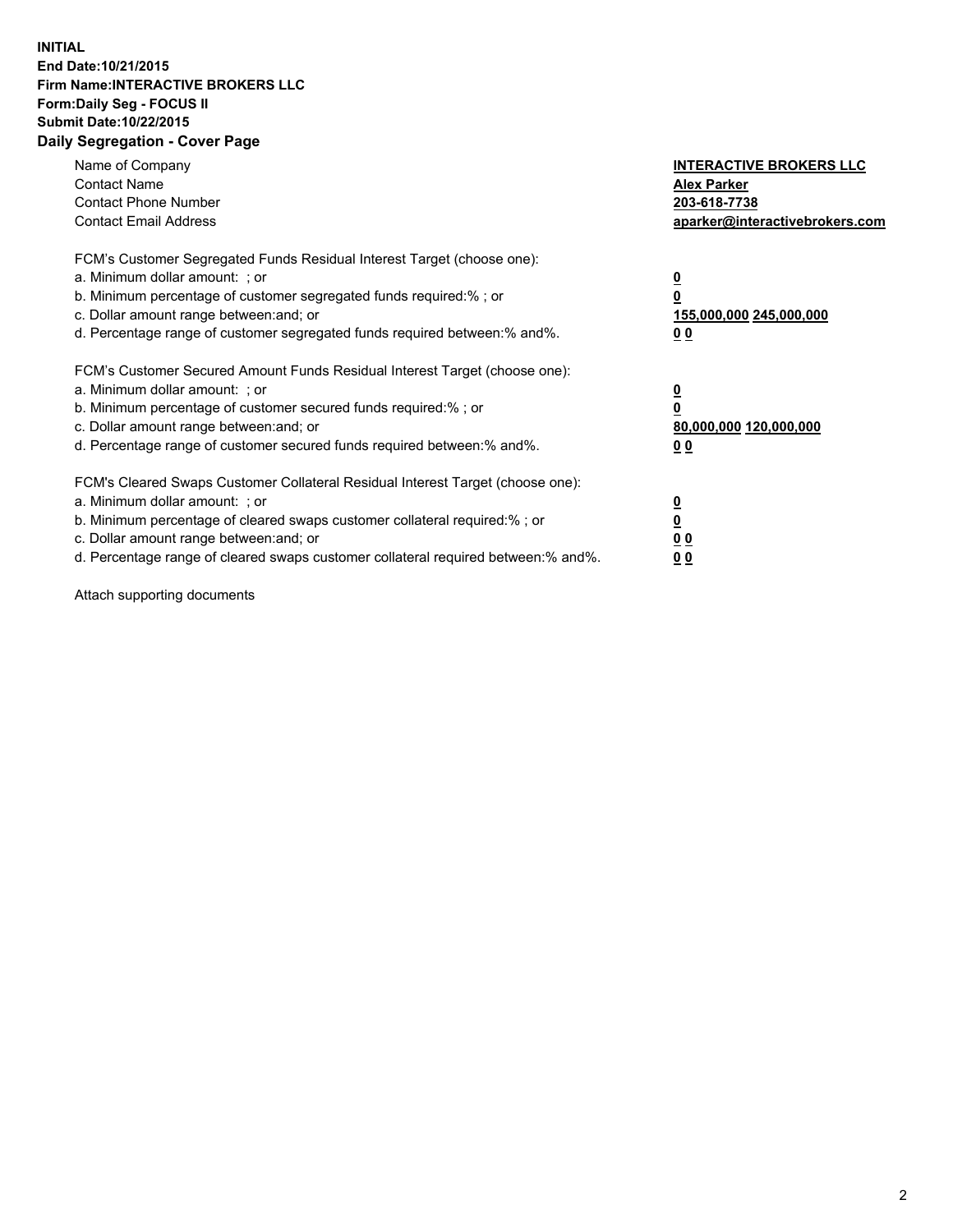## **INITIAL End Date:10/21/2015 Firm Name:INTERACTIVE BROKERS LLC Form:Daily Seg - FOCUS II Submit Date:10/22/2015 Daily Segregation - Secured Amounts**

|     | Daily Jegregation - Jeculed Aniounts                                                                       |                                  |
|-----|------------------------------------------------------------------------------------------------------------|----------------------------------|
|     | Foreign Futures and Foreign Options Secured Amounts                                                        |                                  |
|     | Amount required to be set aside pursuant to law, rule or regulation of a foreign                           | $0$ [7305]                       |
|     | government or a rule of a self-regulatory organization authorized thereunder                               |                                  |
| 1.  | Net ledger balance - Foreign Futures and Foreign Option Trading - All Customers                            |                                  |
|     | A. Cash                                                                                                    | 341,415,358 [7315]               |
|     | B. Securities (at market)                                                                                  | $0$ [7317]                       |
| 2.  | Net unrealized profit (loss) in open futures contracts traded on a foreign board of trade                  | $-10,964,653$ [7325]             |
| 3.  | Exchange traded options                                                                                    |                                  |
|     | a. Market value of open option contracts purchased on a foreign board of trade                             | <b>38,639</b> [7335]             |
|     | b. Market value of open contracts granted (sold) on a foreign board of trade                               | -38,598 [7337]                   |
| 4.  | Net equity (deficit) (add lines 1.2. and 3.)                                                               | 330,450,746 [7345]               |
| 5.  | Account liquidating to a deficit and account with a debit balances - gross amount                          | 79,491 [7351]                    |
|     | Less: amount offset by customer owned securities                                                           | 0 [7352] 79,491 [7354]           |
| 6.  | Amount required to be set aside as the secured amount - Net Liquidating Equity                             | 330,530,237 [7355]               |
|     | Method (add lines 4 and 5)                                                                                 |                                  |
| 7.  | Greater of amount required to be set aside pursuant to foreign jurisdiction (above) or line                | 330,530,237 [7360]               |
|     | 6.                                                                                                         |                                  |
|     | FUNDS DEPOSITED IN SEPARATE REGULATION 30.7 ACCOUNTS                                                       |                                  |
| 1.  | Cash in banks                                                                                              |                                  |
|     | A. Banks located in the United States                                                                      | 8,300,149 [7500]                 |
|     | B. Other banks qualified under Regulation 30.7                                                             | 0 [7520] 8,300,149 [7530]        |
| 2.  | Securities                                                                                                 |                                  |
|     | A. In safekeeping with banks located in the United States                                                  | 363,690,190 [7540]               |
|     | B. In safekeeping with other banks qualified under Regulation 30.7                                         | 0 [7560] 363,690,190 [7570]      |
| 3.  | Equities with registered futures commission merchants                                                      |                                  |
|     | A. Cash                                                                                                    | $0$ [7580]                       |
|     | <b>B.</b> Securities                                                                                       | $0$ [7590]                       |
|     | C. Unrealized gain (loss) on open futures contracts                                                        | $0$ [7600]                       |
|     | D. Value of long option contracts                                                                          | $0$ [7610]                       |
|     | E. Value of short option contracts                                                                         | 0 [7615] 0 [7620]                |
| 4.  | Amounts held by clearing organizations of foreign boards of trade                                          |                                  |
|     | A. Cash                                                                                                    | $0$ [7640]                       |
|     | <b>B.</b> Securities                                                                                       | $0$ [7650]                       |
|     | C. Amount due to (from) clearing organization - daily variation                                            | $0$ [7660]                       |
|     | D. Value of long option contracts                                                                          | $0$ [7670]                       |
|     | E. Value of short option contracts                                                                         | 0 [7675] 0 [7680]                |
| 5.  | Amounts held by members of foreign boards of trade                                                         |                                  |
|     | A. Cash                                                                                                    | 95,801,688 [7700]                |
|     | <b>B.</b> Securities                                                                                       | $0$ [7710]                       |
|     | C. Unrealized gain (loss) on open futures contracts                                                        | 4,780,345 [7720]                 |
|     | D. Value of long option contracts                                                                          | 38,647 [7730]                    |
|     | E. Value of short option contracts                                                                         | -38,598 [7735] 91,021,392 [7740] |
| 6.  | Amounts with other depositories designated by a foreign board of trade                                     | 0 [7760]                         |
| 7.  | Segregated funds on hand                                                                                   | $0$ [7765]                       |
| 8.  | Total funds in separate section 30.7 accounts                                                              | 463,011,731 [7770]               |
| 9.  | Excess (deficiency) Set Aside for Secured Amount (subtract line 7 Secured Statement<br>Page 1 from Line 8) | 132,481,494 [7380]               |
| 10. | Management Target Amount for Excess funds in separate section 30.7 accounts                                | 80,000,000 [7780]                |
| 11. | Excess (deficiency) funds in separate 30.7 accounts over (under) Management Target                         | 52,481,494 [7785]                |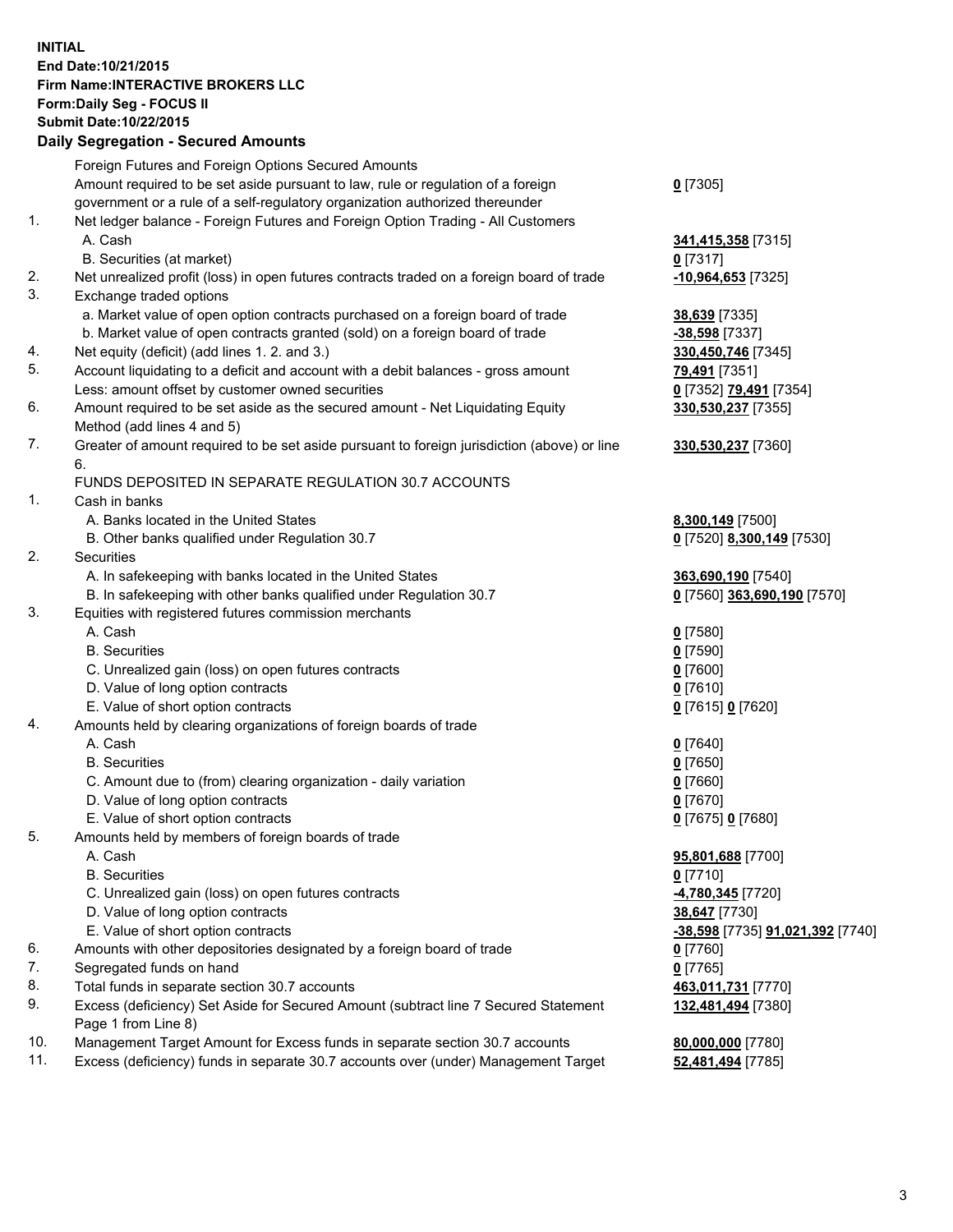**INITIAL End Date:10/21/2015 Firm Name:INTERACTIVE BROKERS LLC Form:Daily Seg - FOCUS II Submit Date:10/22/2015 Daily Segregation - Segregation Statement** SEGREGATION REQUIREMENTS(Section 4d(2) of the CEAct) 1. Net ledger balance A. Cash **2,664,426,367** [7010] B. Securities (at market) **0** [7020] 2. Net unrealized profit (loss) in open futures contracts traded on a contract market **-57,742,752** [7030] 3. Exchange traded options A. Add market value of open option contracts purchased on a contract market **66,258,925** [7032] B. Deduct market value of open option contracts granted (sold) on a contract market **-124,862,163** [7033] 4. Net equity (deficit) (add lines 1, 2 and 3) **2,548,080,377** [7040] 5. Accounts liquidating to a deficit and accounts with debit balances - gross amount **184,042** [7045] Less: amount offset by customer securities **0** [7047] **184,042** [7050] 6. Amount required to be segregated (add lines 4 and 5) **2,548,264,419** [7060] FUNDS IN SEGREGATED ACCOUNTS 7. Deposited in segregated funds bank accounts A. Cash **224,299,224** [7070] B. Securities representing investments of customers' funds (at market) **1,499,205,518** [7080] C. Securities held for particular customers or option customers in lieu of cash (at market) **0** [7090] 8. Margins on deposit with derivatives clearing organizations of contract markets A. Cash **19,628,340** [7100] B. Securities representing investments of customers' funds (at market) **1,037,218,101** [7110] C. Securities held for particular customers or option customers in lieu of cash (at market) **0** [7120] 9. Net settlement from (to) derivatives clearing organizations of contract markets **28,161,686** [7130] 10. Exchange traded options A. Value of open long option contracts **66,238,348** [7132] B. Value of open short option contracts **-124,841,673** [7133] 11. Net equities with other FCMs A. Net liquidating equity **0** [7140] B. Securities representing investments of customers' funds (at market) **0** [7160] C. Securities held for particular customers or option customers in lieu of cash (at market) **0** [7170] 12. Segregated funds on hand **0** [7150] 13. Total amount in segregation (add lines 7 through 12) **2,749,909,544** [7180] 14. Excess (deficiency) funds in segregation (subtract line 6 from line 13) **201,645,125** [7190] 15. Management Target Amount for Excess funds in segregation **155,000,000** [7194] 16. Excess (deficiency) funds in segregation over (under) Management Target Amount **46,645,125** [7198]

Excess